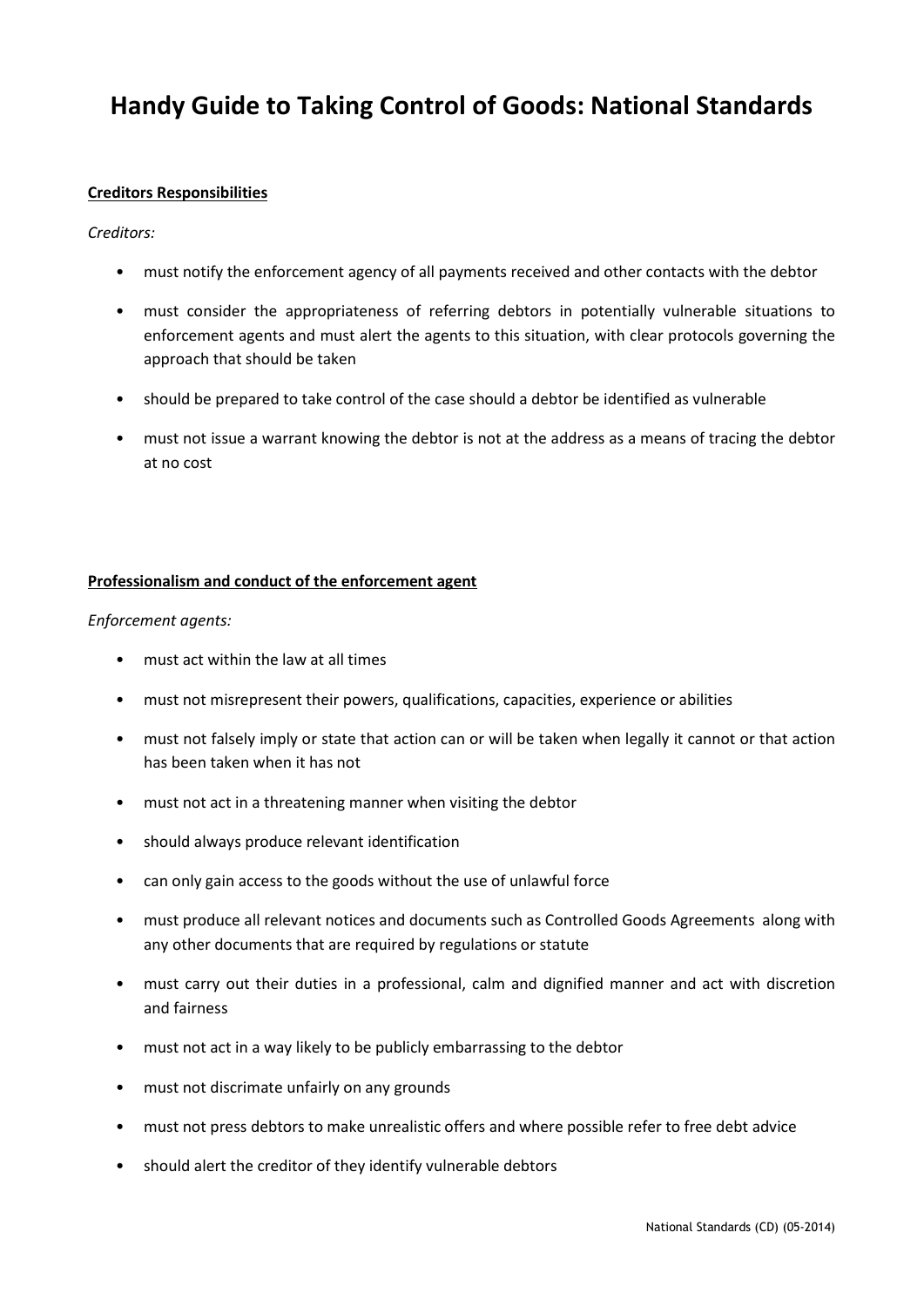• must not seek to enforce the recovery of fees where an enforcement power has ceased to be exercisable

# Complaints/Discipline

- The complaints procedure should be set out in plain English, have a main point of contact, set time limits for dealing with complaints and an independent appeal process where appropriate. A register should be maintained to record all complaints
- They must make available details of the comments and complaints procedure on request or when circumstances indicate it would be appropriate to do so

# Information and Confidentiality

Enforcement agents:

- should ensure all notices and correspondence are clear, unambiguous and to the satisfaction of the creditor avoiding unnecessary and unhelpful use of legal language
- must treat all information obtained during enforcement of the warrant as confidential
- must produce clear and prompt information to debtors
- should so far as is practical avoid disclosing the purpose of their visit to anyone other than the debtor
- should make debtors aware of the possible additional costs of enforcement. If a written request is made, an itemized account should be provided
- should clearly explain and give in writing the consequences of taking control of a debtors goods

## Times and hours

Enforcement:

- is recommended to only be carried out between the hours of 6am and 9pm or at any time during trading hours
- should be respectful of the religion and culture of others at all times and carefully consider the appropriateness of undertaking enforcement on any day of religious or cultural observance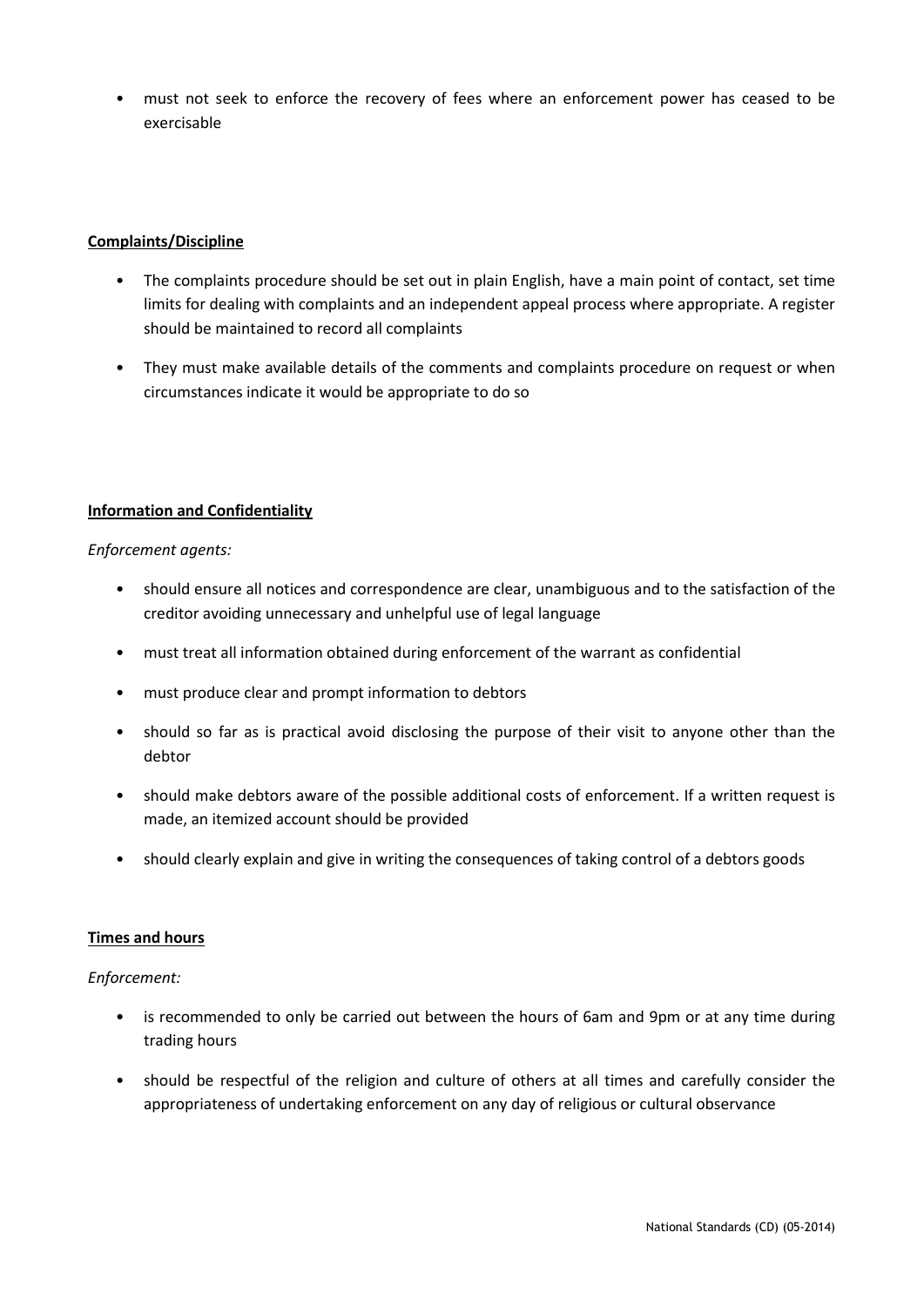# Mode of entry

## Enforcement agents:

should not seek to gain peaceable entry to premises under false pretences

must only use a door or usual means of entry to enter premises

the power to enter premises by force (for the relevant debts) should only be used to the extent that it is reasonably required and only after the debtor has been warned that the power exists and the consequences of a willful refulsal to co-operate. This also applies to the power to re-enter by force when a controlled goods agreement is in place but the debtor has failed to comply with the repayment terms

## Goods

# Enforcement agents:

- must only take goods in accordance with the appropriate regulations or statute
- must ensure goods are handled with reasonable care and should have insurance in place for goods in transit
- should not remove anything clearly identifiable as an item belonging to or for the exclusive use of a child or that is clearly belonging to a third party
- a detailed and complete receipt for the goods removed should be given to the debtor or left at the premises
- should take reasonable steps to satisfy themselves that the value of the goods is proportional to the value of the debt and charges owed
- should be aware of circumstances where a "no goods" valuation may be appropriate either no goods of sufficient value, or removal would lead to severe hardship for the debtor. They should make the creditor aware of this situation

## Vulnerable situations (P9)

## Enforcement agents:

- must recognise that they have a role in protecting the vulnerable and that the recovery procedure includes procedures agreed with the creditor about how such situations should be dealt with
- have a duty to contact the creditor and report the circumstances in situations where there is evidence of a potential cause for concern
- must withdraw from the premises if the only person present appears to be under 16. If they are under 12 then no enquiries should be made. Above that age they can ask when the debtor will be home, if appropriate